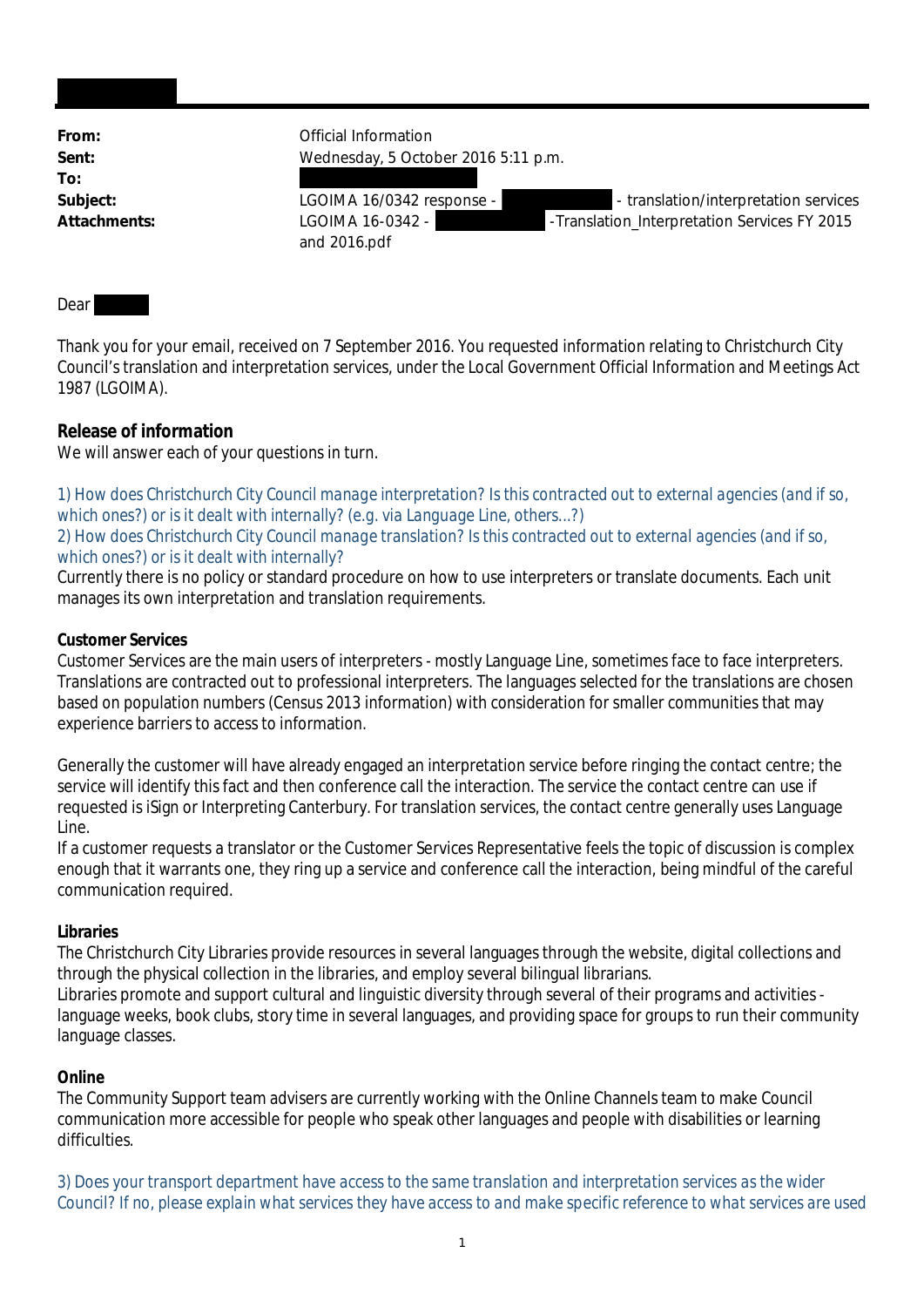## *by if known. If yes, do they use these services?*

The Council's transport department has access to the same translation and interpretation services as the wider Council and uses these services.

*4) How much money has Christchurch City Council spent on interpretation services? Please provide details for 2015 and 2016, split by month. Please also show 1) how this money breaks down on the agency side if multiple interpretation and translation agencies are used, and 2) how this money breaks down on the Council side between different departments and branches of Council.*

*5) How much money has Christchurch City Council spent on translation services? Please provide details for 2015 and 2016, split by month. Please also show 1) how this money breaks down on the agency side if multiple interpreting agencies are used, and 2) how this money breaks down on the Council side between different departments and branches of Council.*

The Council does not financially track translation and interpretation services separately. Please find attached an extract of preferred suppliers' spend for the past two years. Council units may engage their own suppliers to provide services as they see fit, so this amount may not be the total spend; however, any other spend is not readily available.

We have decided to withhold the breakdown on the agency side under the following sections of the LGOIMA:

- $7(2)(b)(ii)$  to protect the commercial position of the person who supplied or who is the subject of the information; and
- $7(2)(h)$  to enable any local authority holding the information to carry out commercial activities.

In the Council's view the reasons for withholding these details are not outweighed by public interest considerations in section 7(1) favouring their release.

However, the list of preferred suppliers contained in this spreadsheet is as follows:

- April Aiping Brown
- BTM Marketing Ltd
- Corban Henare Te Aika
- Deaf Aotearoa Holdings Ltd
- Kiwi Translation
- MLT Translation Centre

# *6) Does the Council have metrics for tracking language services (translation, interpretation, etc.) and if so, what are they and how old are they?*

The Council does not keep metrics.

You have the right to ask the Ombudsman to investigate and review our decision. Complaints can be sent by email to info@ombudsman.parliament.nz, by fax to (04) 471 2254, or by post to The Ombudsman, PO Box 10152, Wellington 6143.

## **Publication of responses to LGOIMA requests**

Please note: our LGOIMA responses may be published on the Christchurch City Council website a month after they have been responded to, with requesters' personal details withheld. If you have any concerns about this please contact the Official Information team on officialinformation@ccc.govt.nz.

Yours sincerely,

**Anna Sinclair** Public Information Adviser Office of the Chief Executive Christchurch City Council 53 Hereford Street, Christchurch 8011 PO Box 73016, Christchurch 8154